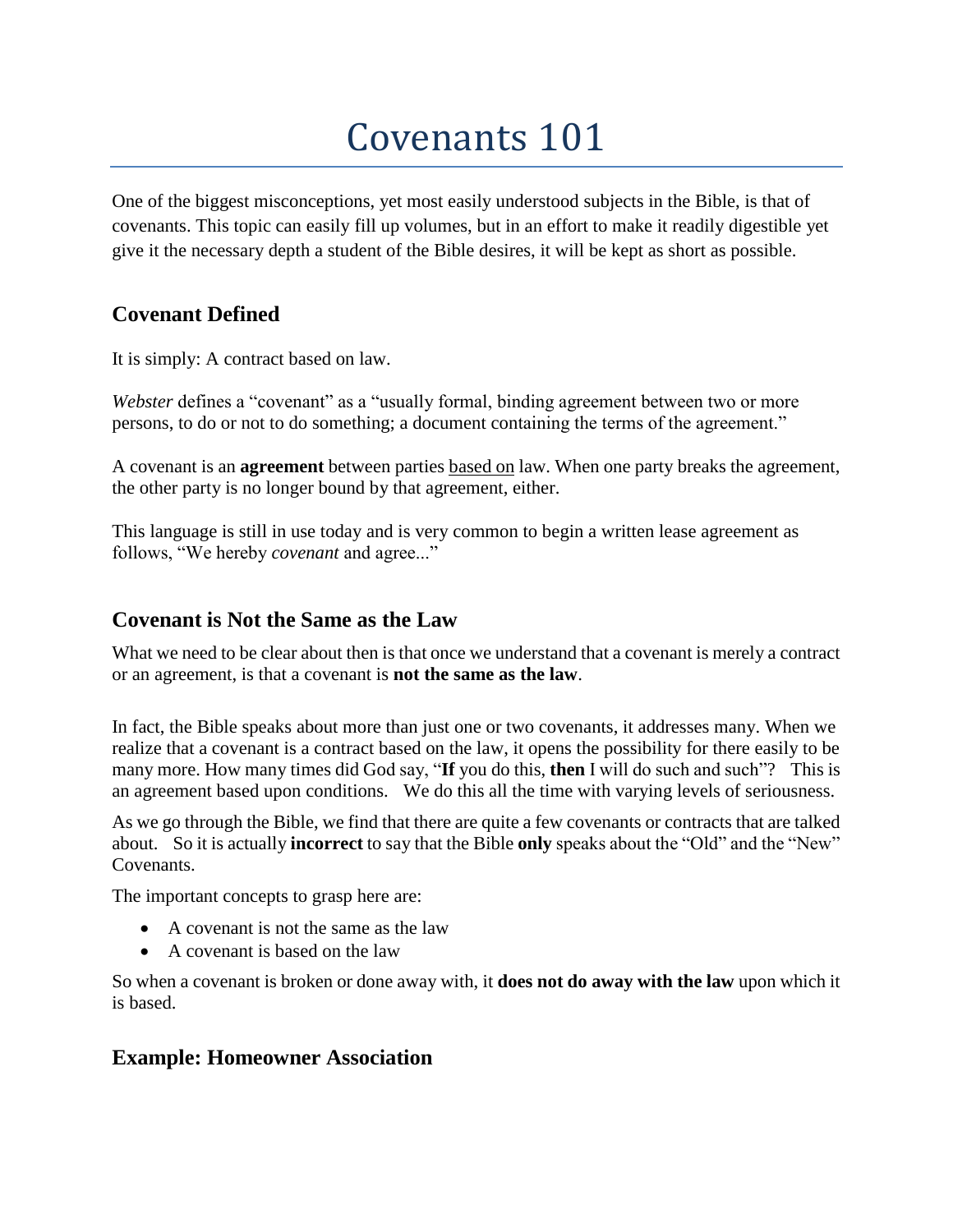Most homeowner associations (HOAs) use a *Covenants, Conditions and Restrictions* (CCR) to govern the relationship between them and a homeowner. If we wanted to add a barn to our backyard and paint it fluorescent pink, we would not be allowed to do that – not because it is against the law of the state, but due to the fact that we agreed upon moving into the subdivision that we would abide by the CCR. Now, if the HOA was dissolved, it may mean that we can paint our barn whatever color that we want since the CCR in no longer in effect. What it does NOT mean is that we can dismiss the state law governing the building of the barn and all the codes that regulate it. Doing away with the HOA covenants or agreements **does not do away with the law that was there before**.

While this example may be clear, most **believe** that when the "Old Covenant" was broken and subsequently done away with, that it did away with the Ten Commandments and the rest of God's laws – nothing could be further from the truth.

These laws were not brought into existence with any of the covenants, in fact it was just the opposite. They had to be in existence beforehand so that the covenants could be based on them.

Some confuse the fact that when God wrote down the Ten Commandments for the Israelites at Mount Sinai that He was giving it to them for the first time. The truth is that they had been in effect since the creation of man and God was just writing it down for them at that time.

# **Law of God is the Same Yesterday, Today and Tomorrow**

Gods laws in His Word have been in effect since the creation of man, are currently in effect and will be throughout the Millennium. More often than not, any scriptures that are used to prove that the law is done away with, actually do the exact opposite. For instance:

Romans 13:10 Love does no harm to a neighbor; therefore, love *is* the fulfillment of the law.

This is where most people will stop and say, "See, all you have to do is love." But they are only half right. We do have to love, but that requires action – the part that they are leaving out or just plainly not seeing is in verses 8-9.

Romans 13:8 Owe no one anything except to love one another, for he who loves another has fulfilled the law. [through love we can completely keep the law as Paul shows in the next verse]

Romans 13:9 For the commandments, "YOU SHALL NOT COMMIT ADULTERY," "YOU SHALL NOT MURDER," "YOU SHALL NOT STEAL," "YOU SHALL NOT BEAR FALSE WITNESS," "YOU SHALL NOT COVET," and if there is any other commandment, are all summed up in this saying, namely, "YOU SHALL LOVE YOUR NEIGHBOR AS YOURSELF."\*

Paul is showing that we love by keeping the commandments of God, in this case the Ten Commandments. It is also encapsulated in "YOU SHALL LOVE YOUR NEIGHBOR AS YOURSELF." What we must understand is that it by no means reverses, erases, or annuls the rest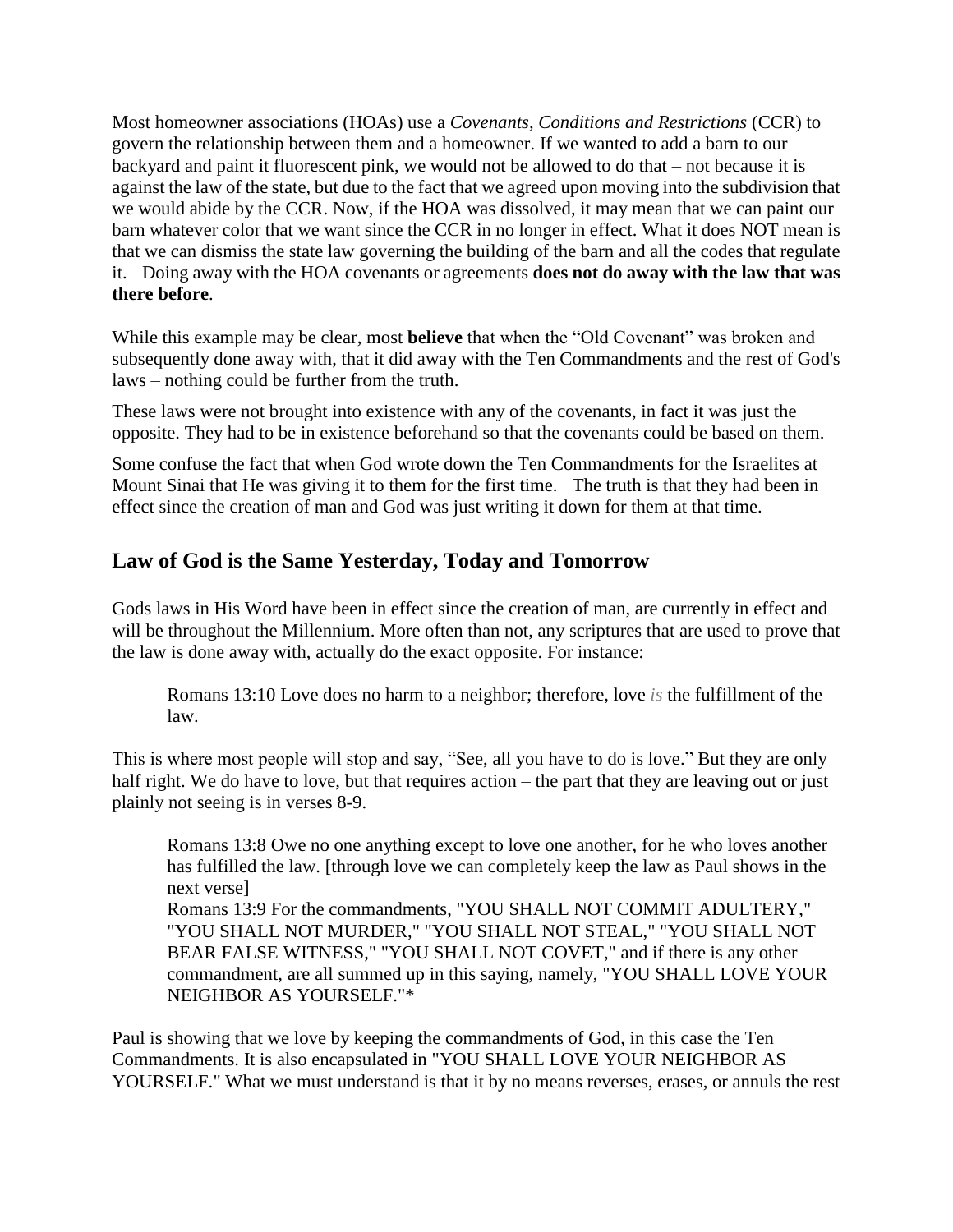of the commandments of God. By applying love to each and every situation we will be doing what God asks us to do.

God is love (1 John 4:8), the law is love (Romans 13:10) and the law defines the nature of God. We see that these two are inextricably linked. The Ten Commandments can be summed up in "love towards God" and "love towards man" (Matthew 22:37-40).

We can now clearly see that the law of God is a description of the nature of God. Since we know that God is the same yesterday, today and tomorrow and He does not change (Hebrews 13:8; Malachi 3:6), we can see why His laws and ways are not going to change.

## **Covenants with the Nation of Israel**

Now that we have established what a covenant is (simply an agreement or a contract), it should not surprise you to learn **that there was more than one covenant** with the physical nation of Israel. We find the first one with the nation of Israel in the second book of the Bible.

Exodus 19:1 In the third month after the children of Israel had gone out of the land of Egypt, on the same day, they came *to* the Wilderness of Sinai.

Exodus 19:2 For they had departed from Rephidim, had come *to* the Wilderness of Sinai, and camped in the wilderness. So Israel camped there before the mountain.

God instructs Moses to make the people an offer of a covenant or an agreement:

Exodus 19:3 And Moses went up to God, and the LORD called to him from the mountain, saying, "Thus you shall say to the house of Jacob, and tell the children of Israel: Exodus 19:4 'You have seen what I did to the Egyptians, and *how* I bore you on eagles'

wings and brought you to Myself.

Exodus 19:5 'Now therefore, **if** you will indeed obey My voice and keep My covenant **(My agreement or My contract)**, **then** you shall be a special treasure to Me above all people; for all the earth *is* Mine.

Exodus 19:6 'And you shall be to Me a kingdom of priests and a holy nation.' These *are* the words which you shall speak to the children of Israel."

Let's continue: and note the people's response to God's offer:

Exodus 19:7 So Moses came and called for the elders of the people, and laid before them all these words which the LORD commanded him.

Exodus 19:8 Then all the people answered together and said, "**All that the LORD has spoken we will do**." So Moses brought back the words of the people to the LORD.

God and the people agreed on the terms or conditions of the covenant.

God then goes on in chapters 20-23 of Exodus to explain the foundation of this covenant―what the covenant would be based on by speaking the Ten Commandments directly to the people and then by giving Moses additional statutes and judgments to be communicated to the people.

And, as is the case with many contracts today, something else was necessary to make the covenant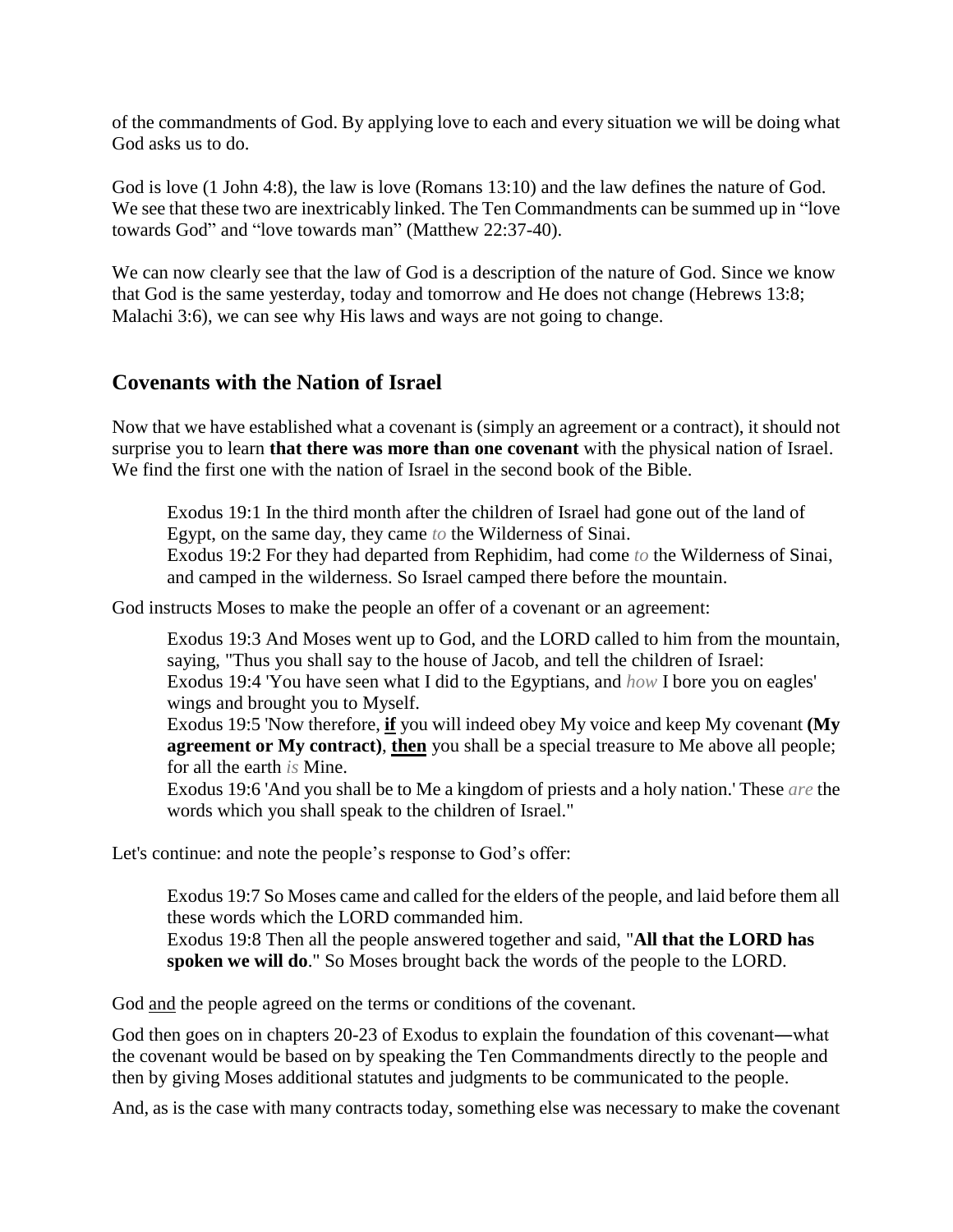binding and "enforceable." Today, we may need a certification of a written agreement in which a notary places their seal on the document. At the time of Moses, the covenant had to be sealed with blood of animals.

Exodus 24:3 So Moses came and told the people all the words of the LORD and all the judgments. And all the people answered with one voice and said, "All the words which the LORD has said we will do." **[This is the second time they agreed to it.]** Exodus 24:4 And Moses wrote all the words of the LORD. And he rose early in the morning, and built an altar at the foot of the mountain, and twelve pillars according to the twelve tribes of Israel. Exodus 24:5 Then he sent young men of the children of Israel, who offered burnt offerings and sacrificed peace offerings of oxen to the LORD. Exodus 24:6 And Moses took half the blood and put *it* in basins, and half the blood he sprinkled on the altar. Exodus 24:7 Then he took the Book of the Covenant and read in the hearing of the people. And they said, "All that the LORD has said we will do, and be obedient." **[This is the third time they agreed to it.]**

Exodus 24:8 And Moses took the blood, sprinkled *it* on the people, and said, "This is the blood of the covenant which the LORD has made with you **according to all these words**."[In other words based upon the preceding chapters 20-23, which includes the Ten Commandments as well as the other judgments]

At this point the covenant was confirmed or legally binding, and cannot be changed as Paul notes in:

Galatians 3:15 Brethren, I speak in the manner of men: Though *it is* only a man's covenant, yet *if it is* confirmed, no one annuls or adds to it.

If there is a violation of any of the agreed-upon terms and conditions of a binding contract, then there is a: **breach of contract;** a breaking of the contract. A failure to honor a contract normally invokes a penalty. This was the case in the covenant that Israel made with God.

Leviticus 26:14 'But if you do not obey Me, and do not observe all these commandments, Leviticus 26:15 and if you despise My statutes, or if your soul abhors My judgments, so that you do not perform all My commandments, *but* **break My covenant,**

Leviticus 26:16 I also will do this to you: I will even appoint terror over you, wasting disease and fever which shall consume the eyes and cause sorrow of heart. And you shall sow your seed in vain, for your enemies shall eat it.

Leviticus 26:17 I will set My face against you, and you shall be defeated by your enemies. Those who hate you shall reign over you, and you shall flee when no one pursues you. Leviticus 26:18'And after all this, if you do not obey Me, then I will punish you seven times more for your sins.

Leviticus 26:25 And I will bring a sword against you that will **execute the vengeance of the covenant**; when you are gathered together within your cities I will send pestilence among you; and you shall be delivered into the hand of the enemy.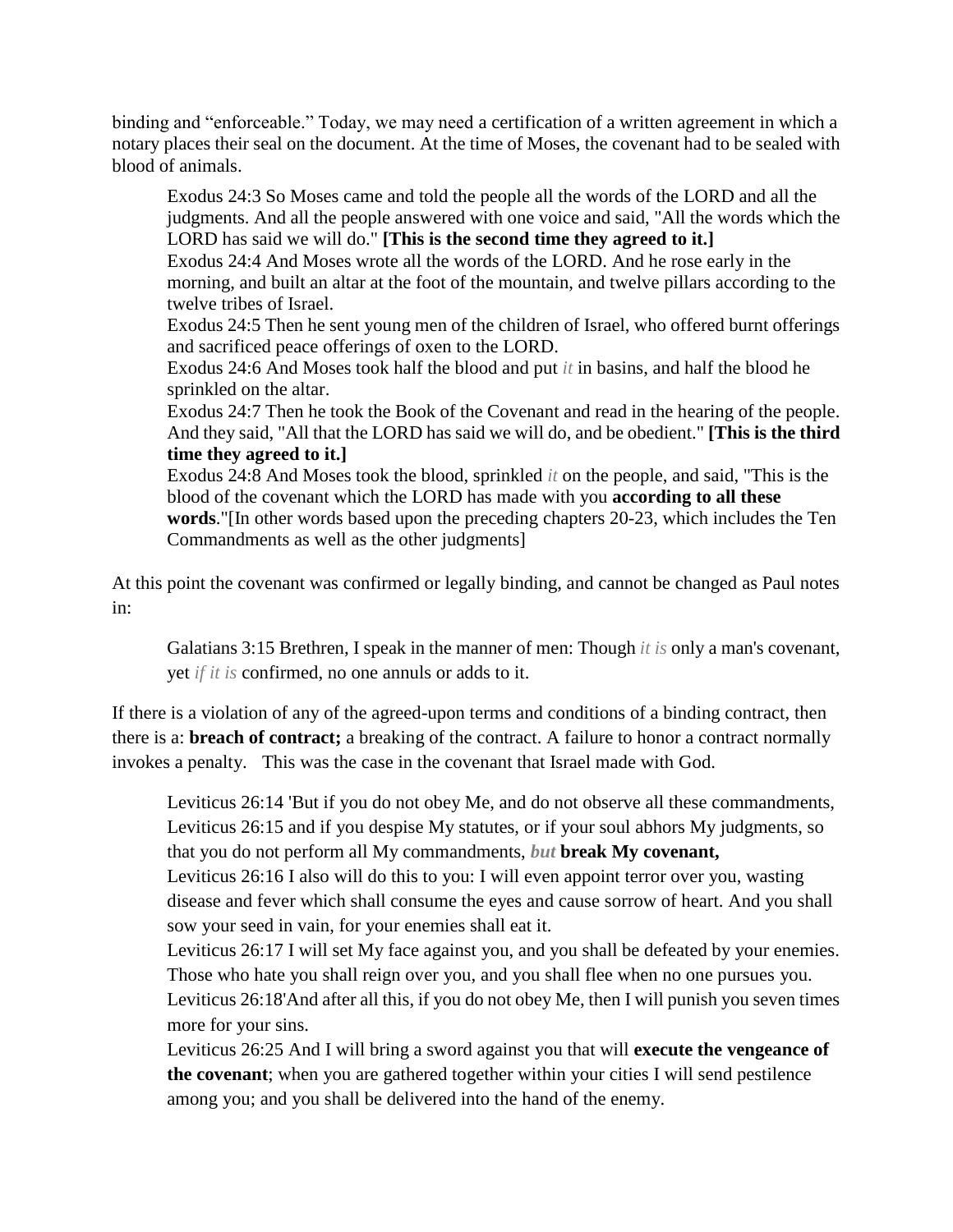God was saying here that He would hold them to their word. They had agreed to the conditions of the covenant and said that they would do their part. But they did not – they broke this initial covenant pretty quickly when they made a golden calf and began worshipping it in Exodus 32.

God then made yet another "Old Covenant" with them in (Exodus 34:10) and then a third "Old Covenant" with those that survived the trek through the wilderness just prior to their entering the Promised Land (Deuteronomy 29). This last one included the sacrifices, a system that was introduced later because of their sins.

It is important to keep all the pieces of the puzzle straight so that when go to add more pieces the picture will develop properly and we will not have to force other pieces in where they do not fit.

Let's examine a little more closely the type of covenant or contract the God of the Old Testament had with the physical nation of Israel. Once we understand what exactly they were so much more will become evident!

# **Old Covenant a Type of Marriage Contract**

Jeremiah 31:32 "not according to the covenant that I made with their fathers in the day *that* I took them by the hand to lead them out of the land of Egypt, [the part that I want to bring to your attention] My covenant which they broke, though **I was a husband to them**, says the LORD.

The Old Covenant was a type of Marriage contract between the God of the Old Testament and the physical nation of Israel!

So when we view the covenant this way, the result of the breach of this contract, the consequence of it was DIVORCE.

Jeremiah 3:8 Then I saw that for all the causes for which backsliding Israel had committed adultery [spiritually against God], I had put her away and given her a **certificate of divorce**; yet her treacherous sister Judah did not fear, but went and played the harlot also. Jeremiah 3:9 So it came to pass, through her casual harlotry, that she defiled the land and committed adultery with stones and trees. [they did this through the making of idols and putting other gods before Him]

Because the Israelites did this time after time – committed spiritual adultery – the Old Covenant which was a marriage covenant, became null and void and was no longer binding.

Now, it should become apparent why the Old Covenant relationship is obsolete. Christ, the God of the Old Testament, divorced physical Israel and is no longer in a relationship with them.

Hebrews 8:13 In that He says, "A new *covenant,"* He has made the first obsolete. Now what is becoming obsolete and growing old is ready to vanish away.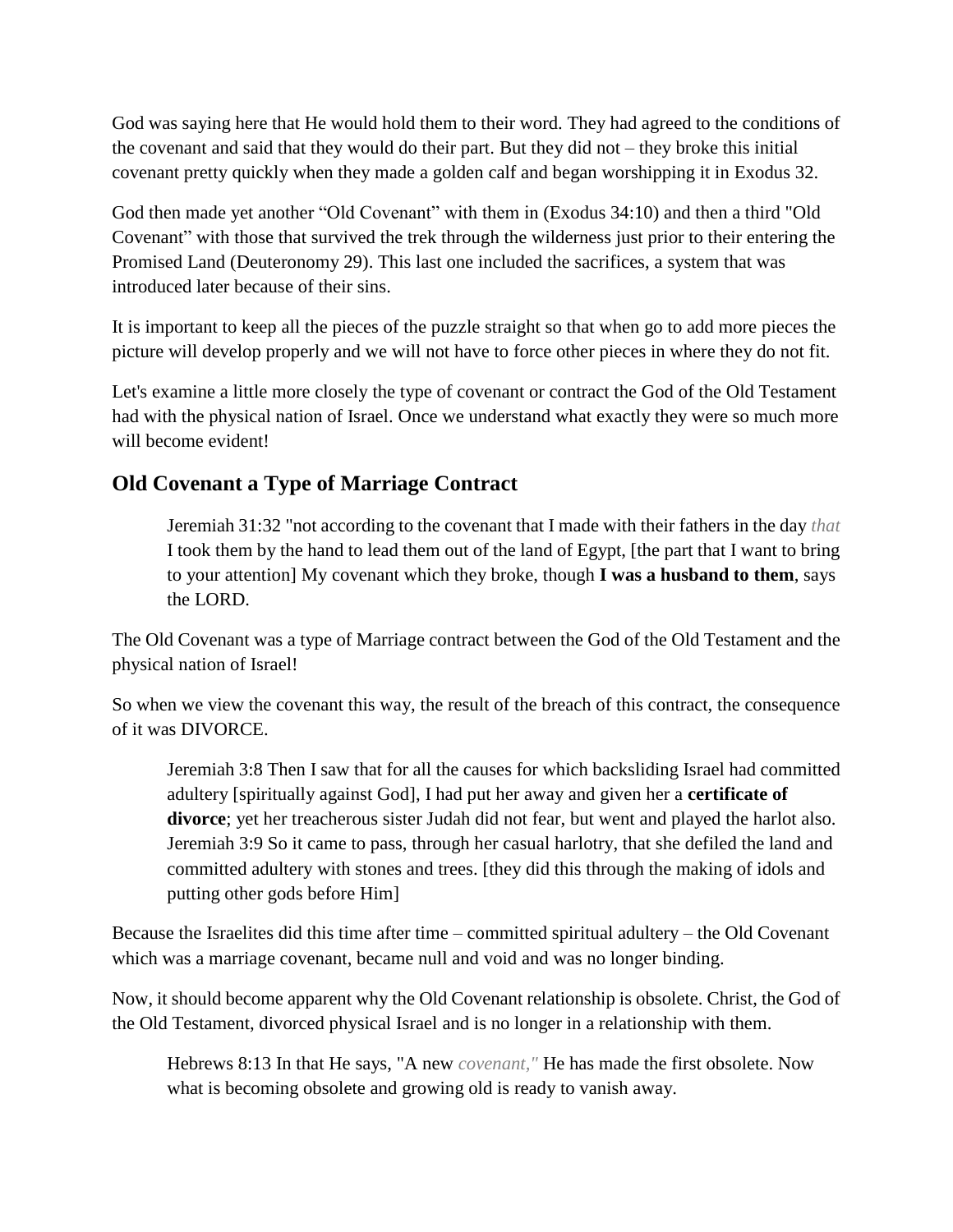#### **Sacrificial System Replaced**

Among other components of the covenants, the sacrifices that were a part of the third covenant with Israel in Deuteronomy 29 were made obsolete by the sacrifice of Christ. The sacrificial system did vanish with the destruction of the temple soon after this was written.

The writer of Hebrews is not saying here that the law of God was growing old and ready to vanish away―in fact we see further proof of this in the preceding verse:

Hebrews 8:12 "For I will be merciful to their **unrighteousness**, and their **sins** and their **lawless** deeds I will remember no more."

To have **unrighteousness** and **lawlessness** there needs to be a law to define what is righteous and lawful (1 John 3:4; Romans 3:31; 4:15). The difference at this point in the plan of God is that the sins can be forgiven because of the sacrifice of Christ's life.

He goes on to show that the sacrifices were no longer required, but that the ones that were still performed by the Jews at that time would soon fade away. He was explaining that the whole sacrificial system had already become obsolete and was no longer necessary as a means of atoning for sins and making their covenant relationship right.

This means, the Old Testament covenants with the nations of Israel and Judah are no longer valid since they have been broken – not only the first one, but all the subsequent ones with the nation of Israel**.**

Why was a new covenant necessary? We are beginning to see the answer to that.

#### **What was the problem with the Old Covenant?**

Hebrews 8:7 For if that first *covenant* had been faultless, then no place would have been sought for a second.

Hebrews 8:8 Because finding fault with them, He says: "Behold, the days are coming, says the LORD, when I will make a new covenant with the house of Israel and with the house of Judah;

It was the people who broke the covenants—the fault was with the people—not with the rest of the Old Testament covenants in any way. God is perfect and so are His ways. The agreement that they had come to was without fault. It was Israelites continual breaking of the agreement that was the problem.

The Israelites were unable to keep the terms of this Marriage Contract! As we previously saw in Jeremiah 3:8-9, Israel committed spiritual adultery by being idolatrous and repeatedly putting other gods or husbands before the true God. The Israelites broke the marriage covenant – because of this the God of the Old Testament, who later became Jesus Christ, divorced them.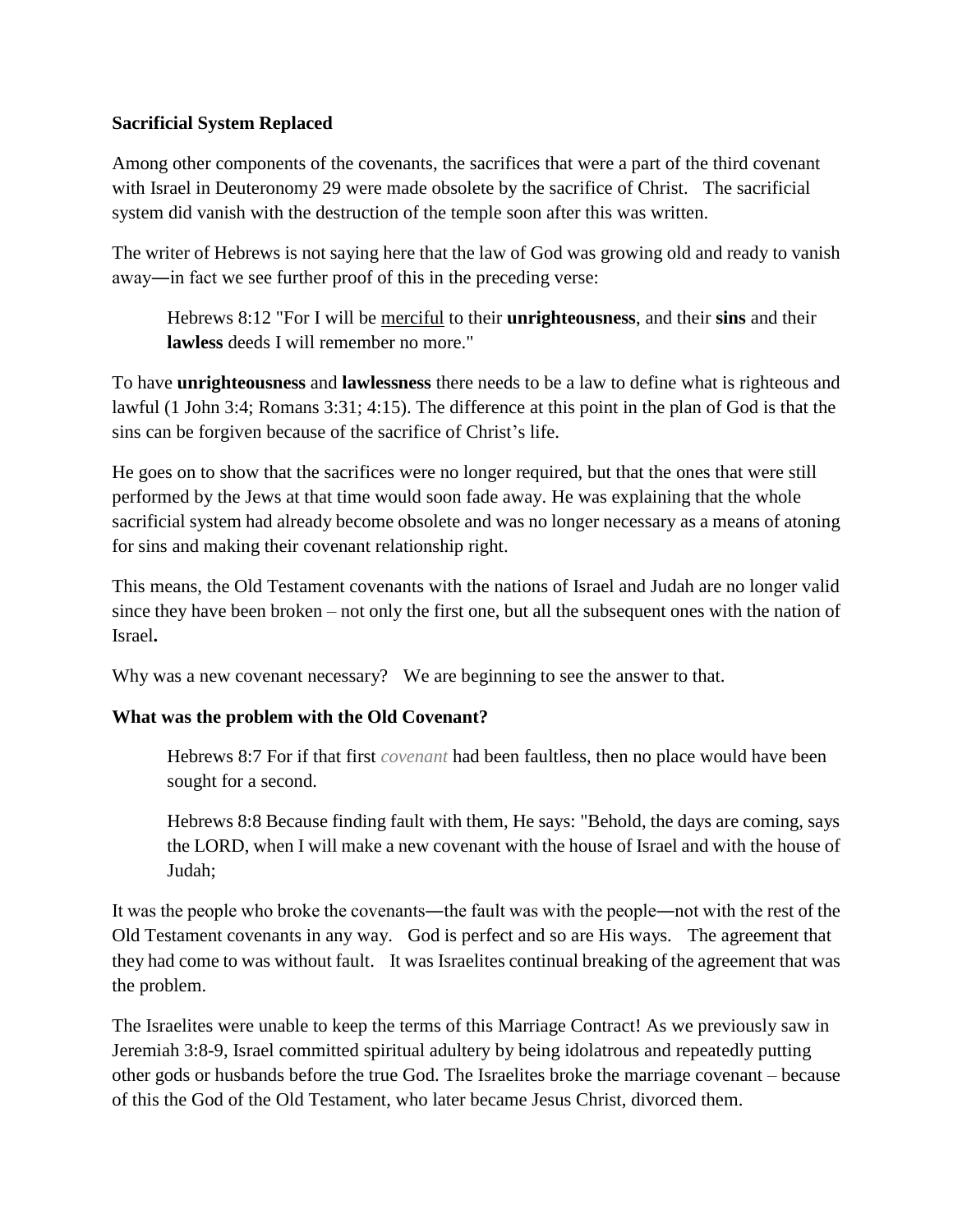#### **The NEW Covenant – a Marriage Covenant**

Now it should come as no surprise – the New Covenant is also a Marriage Agreement.

In Hosea 2:16, 18–20, let's notice some interesting additional information.

Hosea 2:16 "And it shall be, in that day,"[at the time of His return] Says the LORD, *"That* you will call Me 'My Husband,' And no longer call Me 'My Master,'

Hosea 2:18 In that day **I will make a covenant for them** With the beasts of the field, With the birds of the air, And *with* the creeping things of the ground. Bow and sword of battle I will shatter from the earth, To make them lie down safely.

Hosea 2:19 "I will betroth you to Me forever; Yes, I will betroth you to Me In righteousness and justice, In lovingkindness and mercy;

Hosea 2:20 I will betroth you to Me in faithfulness, And you shall know the LORD.

Here we have the concept that *we* WILL call Christ the Husband (in other words there will be a marriage between Him and His people) at the time of His second coming. We are also introduced to the concept of betrothal [which we will address later].

Jesus Christ is the administrator or minister of this New Covenant:

Hebrews 8:6 But now He [Christ] has obtained a more excellent **ministry**, inasmuch as He is also **Mediator** of a better covenant, which was established on better promises.

One of the express purposes of Christ's coming was to confirm this covenant – that is He came **to establish and give it credence**. Jesus Christ came to confirm the covenant for one "week":

Daniel 9:26 "And after the sixty-two weeks Messiah shall be cut off, but not for Himself; And the people of the prince who is to come Shall destroy the city and the sanctuary. The end of it *shall be* with a flood, And till the end of the war desolations are determined. Daniel 9:27 Then **he shall confirm a covenant with many for one week**; But in the middle of the week He shall bring an end to sacrifice and offering. And on the wing of abominations shall be one who makes desolate, Even until the consummation, which is determined, Is poured out on the desolate."

When we apply the 'day' for a year principle of prophecy (Numbers 14:34; Ezekiel 4:3-6) to what has become known as the 70 weeks prophecy, we see that the new covenant will be established for seven years – but this time will be cut in half initially ("middle of the week").

Christ ministered here on earth for  $3\frac{1}{2}$  years. He confirmed or spelled out the terms of the new covenant to His disciples who in turn recorded them for us today. His ministry was to cut in half and after 3 ½ years Christ was crucified. BUT He will complete His work of confirming the New Covenant in the future: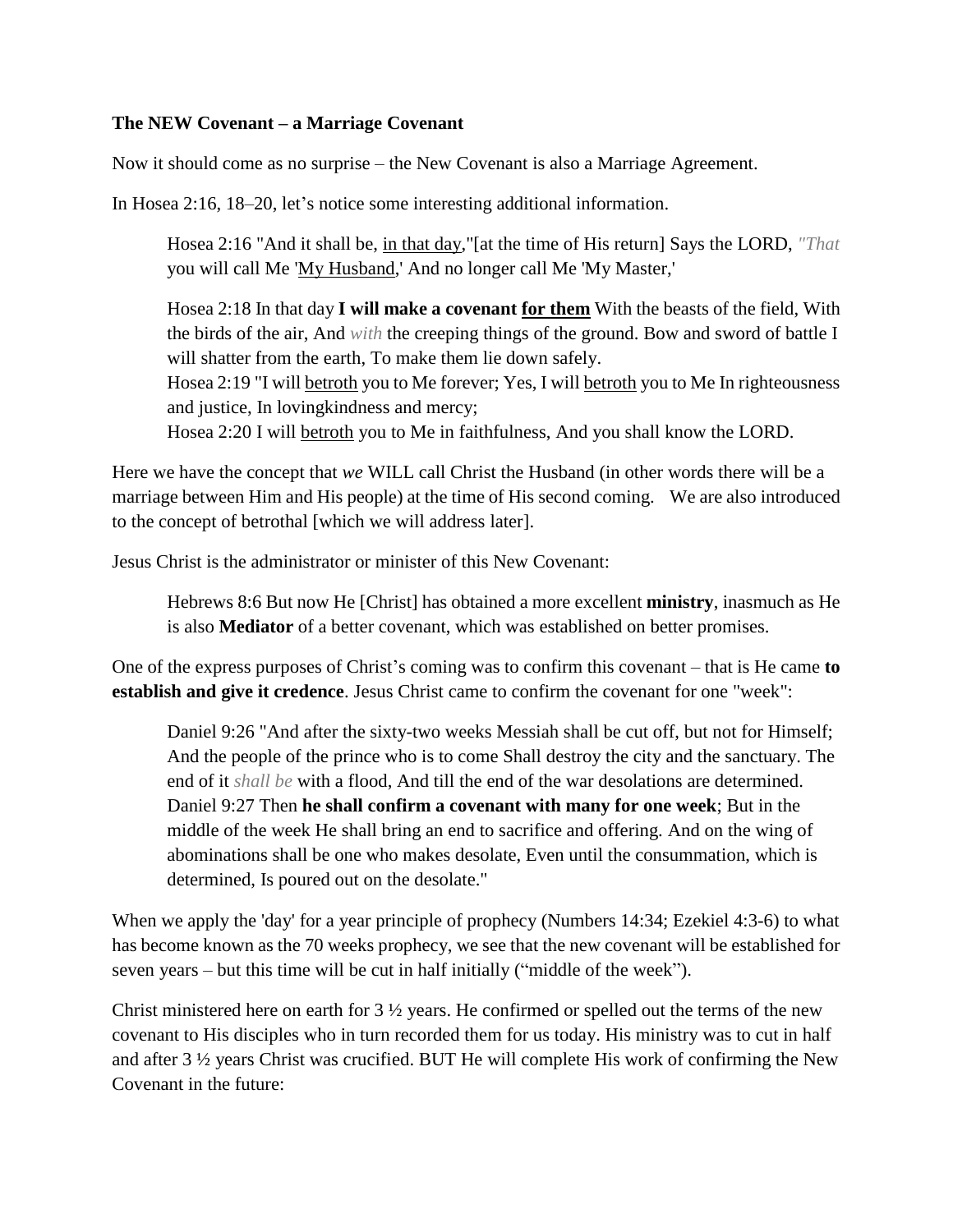Hebrews 8:10 "For this *is* the covenant that I will make with the house of Israel **after those days [after the Great Tribulation and Day of the Lord]**, says the LORD:

#### **The New Covenant -- Sealed with Blood**

As we have already seen, the previous covenant had been sealed with the blood of animals (Exodus 24:7-8). Blood was necessary for the binding of the new covenant as well. Except this time it would not be an animal, but rather the Son of God. Notice what Jesus Christ said right before he presented himself as this sacrifice:

Luke 22:19 And He took bread, gave thanks and broke *it,* and gave *it* to them, saying, "This is My body which is given for you; do this in remembrance of Me." Luke 22:20 Likewise He also *took* the cup after supper, saying, "This cup *is* the **new covenant in My blood, which is shed for you**.

The written agreement had to be sealed with blood, this made it binding and thereby ratified the covenant. This was done for all mankind:

Matthew 26:27-28 Then He took the cup, and gave thanks, and gave *it* to them, saying, "Drink from it, all of you.

Matthew 26:28 "For this is My blood of the new covenant, **which is shed for many** for the remission of sins.

By dying for our sins Jesus Christ **made it possible** for ALL PEOPLE to enter into the New Covenant. The only way though that this is achievable, would be through a change of heart from stony to fleshly.

The components of the old covenants, were God, the Law and the people. The ONLY fault was with the people! Why was this? Why did they break the covenants? It was because God's law – the terms of the covenant – **was not written in their minds and on their hearts**.

Hebrews 8:10 FOR THIS IS THE COVENANT THAT I WILL MAKE WITH THE HOUSE OF ISRAEL AFTER THOSE DAYS, SAYS THE LORD: [the part that we didn't read before] I WILL **PUT MY LAWS IN THEIR MIND AND WRITE THEM ON THEIR HEARTS**; AND I WILL BE THEIR GOD, AND THEY SHALL BE MY PEOPLE.

Consider this additional prophecy regarding the New Covenant in:

Jeremiah 32:38 'They shall be My people, and I will be their God; Jeremiah 32:39 'then I will give them **one heart** and one way, that they may fear Me forever, for the good of them and their children after them.

Again, the problem was with the people and their inability to incorporate the law of God into their hearts and minds -- NOT with the Law itself.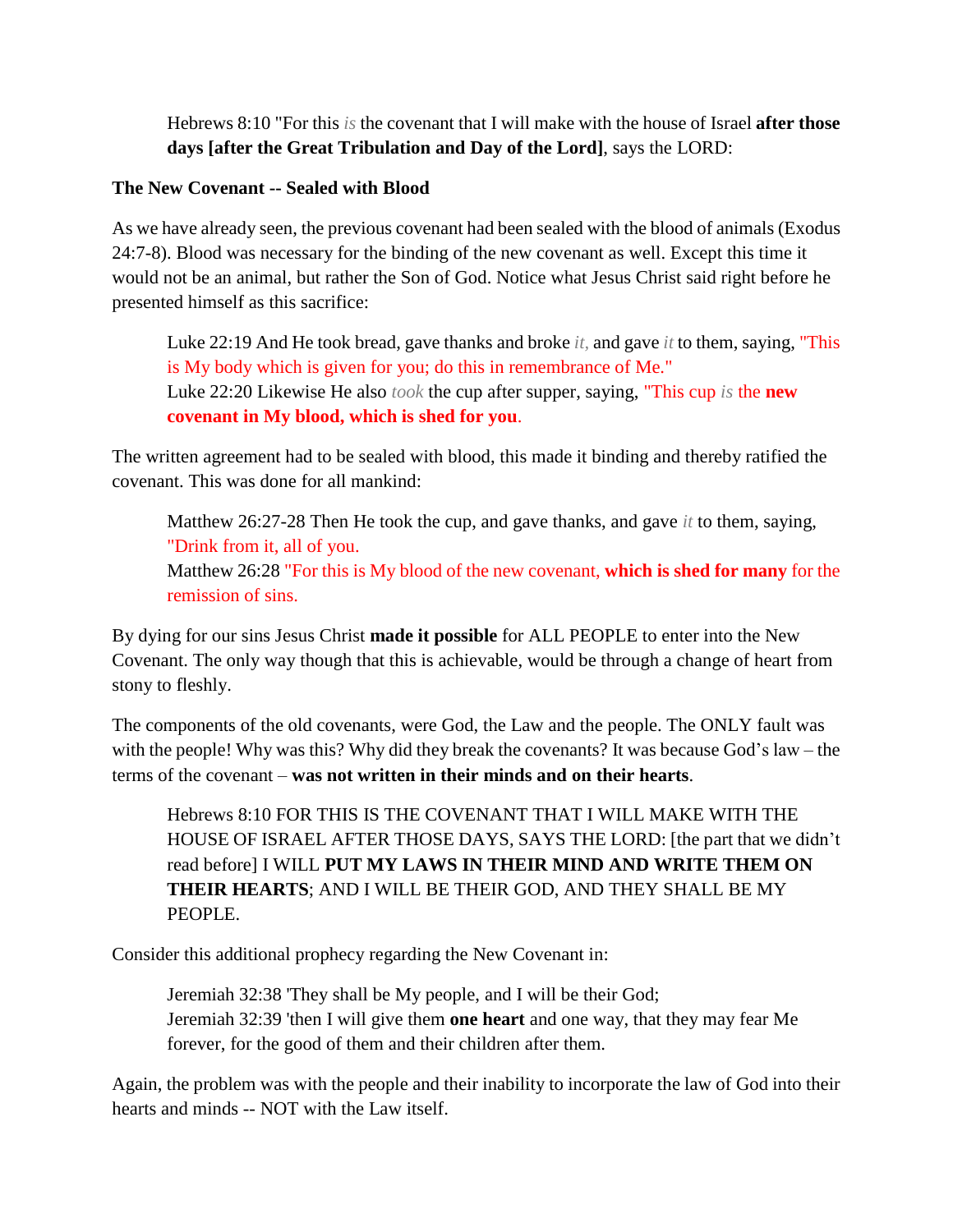## **Founded on Better Promises**

Returning to Hebrews 8:6, we recall that the New Covenant has better promises attached to it.

The New Covenant is based on God's law, just as all the other covenants were based on God's law, and the New Covenant is not identical with God's law, just as none of the other covenants were identical with God's law. But this covenant has some elements added to it making it a better agreement! What are these better promises?

## **Holy Spirit**

The holy spirit was not made readily available to those in the Old Testament. With the exception of relatively few people, Israel did not have access to this power. It was not until after Christ came and did what He did that this promise was made accessible.

John 14:26 But the Helper, the Holy Spirit, whom the Father will send in My name, [it] will teach you all things, and bring to your remembrance all things that I said to you.

With it we have access to the mind and power of God. We are able to understand the things of God (1 Corinthians 2:10-11) something that was not offered in previous covenants.

This is how we are able to receive God's Word, Law and Way into our heart – it is by the power of the Holy Spirit.

2 Corinthians 3:3 clearly *you are* an epistle of Christ, ministered by us, written not with ink but **by the Spirit** of the living God, not on tablets of stone but on tablets of flesh, *that is,* **of the heart**.

Physical Israel was never able ingrain God's Way into their hearts:

Deuteronomy 5:29 **Oh, that they had such a heart in them** that they would fear Me and always **keep all My commandments**, that it might be well with them and with their children forever!

But now because of one of the better promises, the holy spirit, we can have the mind of God and Christ in us (Philippians 2:5) and live the right way and take part in the New Covenant agreement and relationship.

2 Peter 1:4 by which have been given to us exceedingly **great and precious promises**, that through these you may be **partakers of the divine nature**, having **escaped the corruption** that is in the world through lust.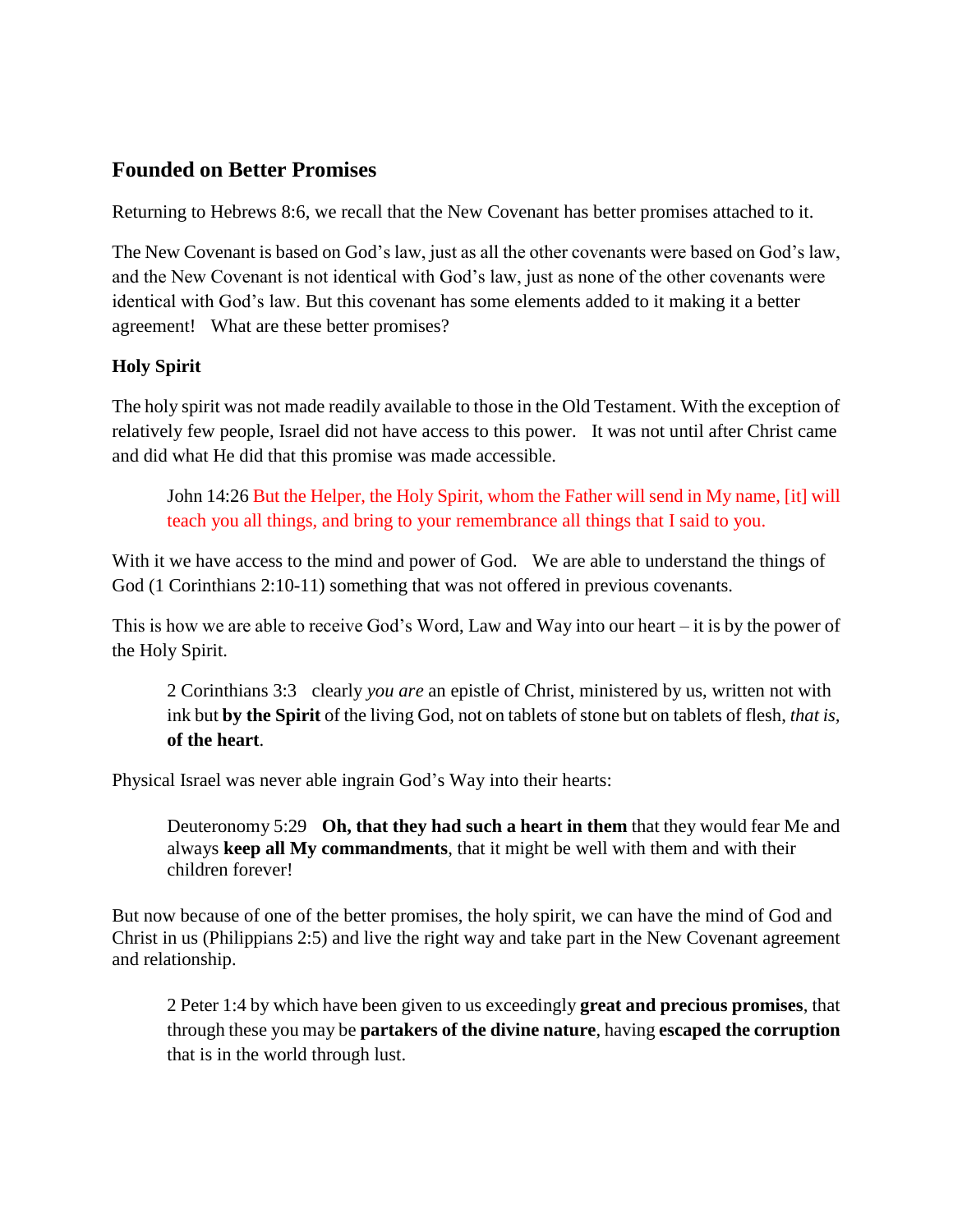#### **Life not Death**

In the Old Testament, the Israelites were under the administration of death. The penalty for sin is death; it was then and still is now. The difference is now that upon receiving the holy spirit **we are convicted** that we need to live a different way of life, one that does not lead to sin and death.

2 Corinthians 3:4 And we have such trust through Christ toward God.

2 Corinthians 3:5 Not that we are sufficient of ourselves to think of anything as *being* from ourselves, but **our sufficiency** *is* **from God**,

2 Corinthians 3:6 who also made us sufficient as ministers of the **new covenant**, not of the letter but of the Spirit; **for the letter kills, but the Spirit gives life**.

This is not speaking of giving us physical life but an everlasting, spiritual and eternal life. This was not an aspect of the old covenants, but it is an intrinsic part of the better promises.

## **Forgiveness**

We can have this life because Jesus Christ has paid the penalty for sin. If we avail ourselves of His sacrifice, the new covenant makes it possible, then, **to have sins forgiven**―something, as we will recall, was not possible under the previous covenants that God had made with ancient Israel.

Hebrews 10:16 "This *is* the covenant that I will make with them after those days, says the LORD: I will put My laws into their hearts, and in their minds I will write them," Hebrews 10:17 *then He adds,* "**Their sins and their lawless deeds I will remember no more**."

Hebrews 10:18 Now where there is remission of these, *there is* no longer an offering for sin.

We obtain forgiveness through Christ's sacrifice. His atonement makes it possible to receive God's Holy Spirit―God's power enabling us to overcome sin and to keep God's law which has been written in our hearts. And since Christ's sacrifice is sufficient for the forgiveness of our sins, animal sacrifices are no longer necessary.

## **Inheritance**

The Israelites were promised a physical inheritance, such as the land of Canaan. We as spiritual Israel are in line for a better inheritance:

Hebrews 9:15 And for this reason He is the Mediator of the **New Covenant**, by means of death, for the redemption of the transgressions under the first covenant, that those who are called may receive the **promise of the eternal inheritance**.

The other aspect of this that we should realize is that we do not receive some small insignificant endowment, but rather we will inherit everything along with Christ: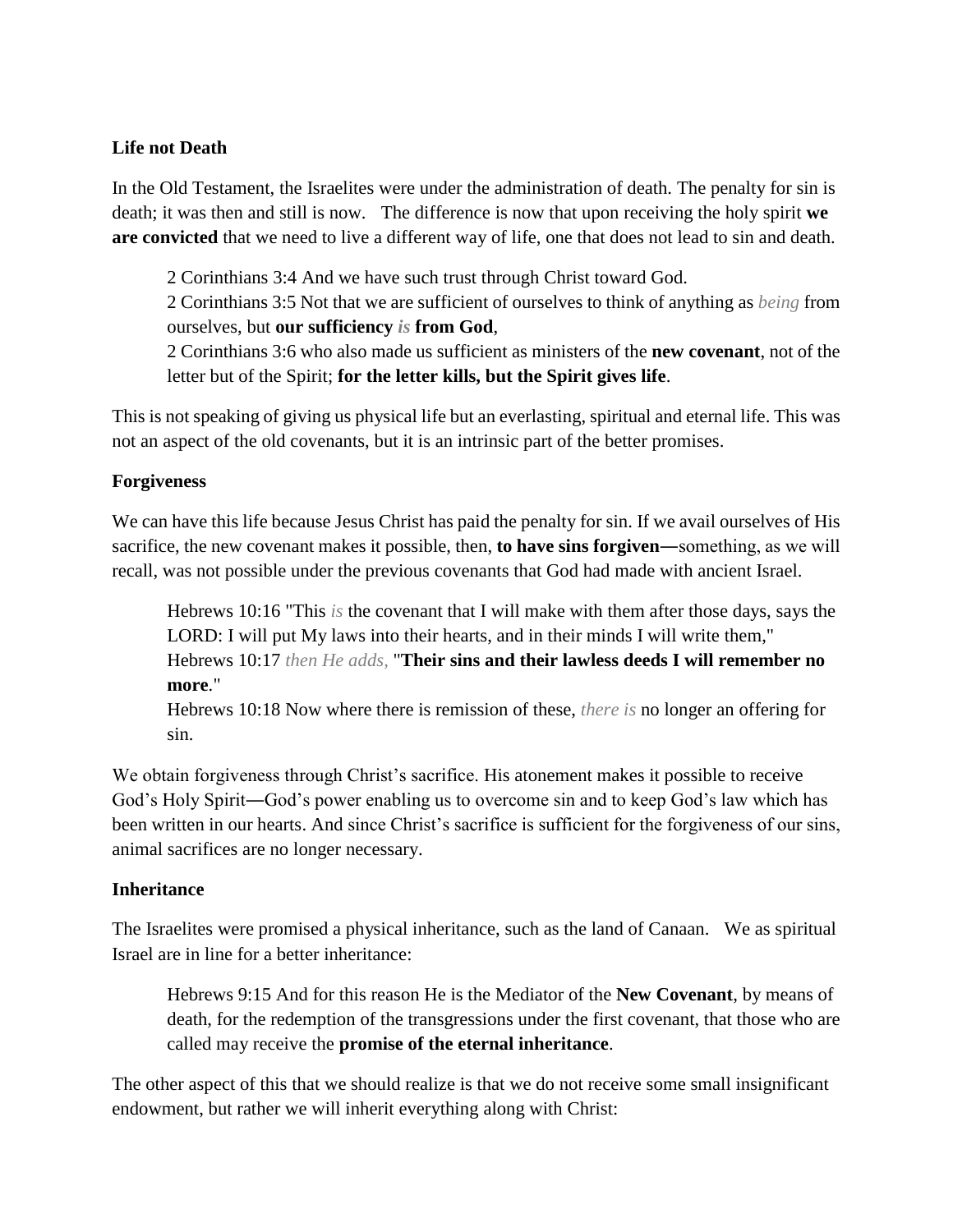Revelation 21:7 He who overcomes shall **inherit all thing**s, and I will be his God and he shall be My son.

#### **God Family**

In 2 Corinthians 3:18 we find out about an aspect of that inheritance:

"But we all, with unveiled face, beholding as in a mirror the glory of the Lord, are being **transformed into the same image from glory to glory**, just as by the Spirit of the Lord."

Through the Spirit of God, we are to be born into the Family of God. We are to become a glorified God being. That too was never a promise given to ancient Israel at the time of Mount Sinai.

#### **Kingship and Priestly Functions (Positions of Rulership)**

In addition to all of this, we will rule with Christ for one thousand years here on earth.

Revelation 5:10 And have made us **kings** and **priests** to our God; And **we shall reign on the earth**."

Revelation 20:4 And I saw thrones, and they sat on them, and **judgment was committed to them**. Then *I saw* the souls of those who had been beheaded for their witness to Jesus and for the word of God, who had not worshiped the beast or his image, and had not received *his* mark on their foreheads or on their hands. And **they lived and reigned with Christ for a thousand years**.

After that, for all eternity:

Revelation 22:5 There shall be no night there: They need no lamp nor light of the sun, for the Lord God gives them light. And **they shall reign forever and ever**.

## **Who can be a part of the New Covenant?**

Some think that the Old Covenant was for the Israelites and that the new covenant is for the Gentiles. Nothing could be further from the truth. As we read before in Jeremiah 31:31-34:

Jeremiah 31:31 "Behold, the days are coming, says the LORD, when I will make a New Covenant with the house of Israel and with the house of Judah; Jeremiah 31:32 "**not according to the covenant that I made with their fathers [which was physical]** in the day *that* I took them by the hand to lead them out of the land of Egypt, My covenant which they broke, though I was a husband to them, says the LORD. Jeremiah 31:33 "But this *is* the covenant that I will make with the house of Israel **after those days [the end time as we read before]**, says the LORD: I will put My law in their minds, and write it on their hearts; and I will be their God, and they shall be My people. **[a time in the near future when God's Holy Spirit will be made available to all mankind]**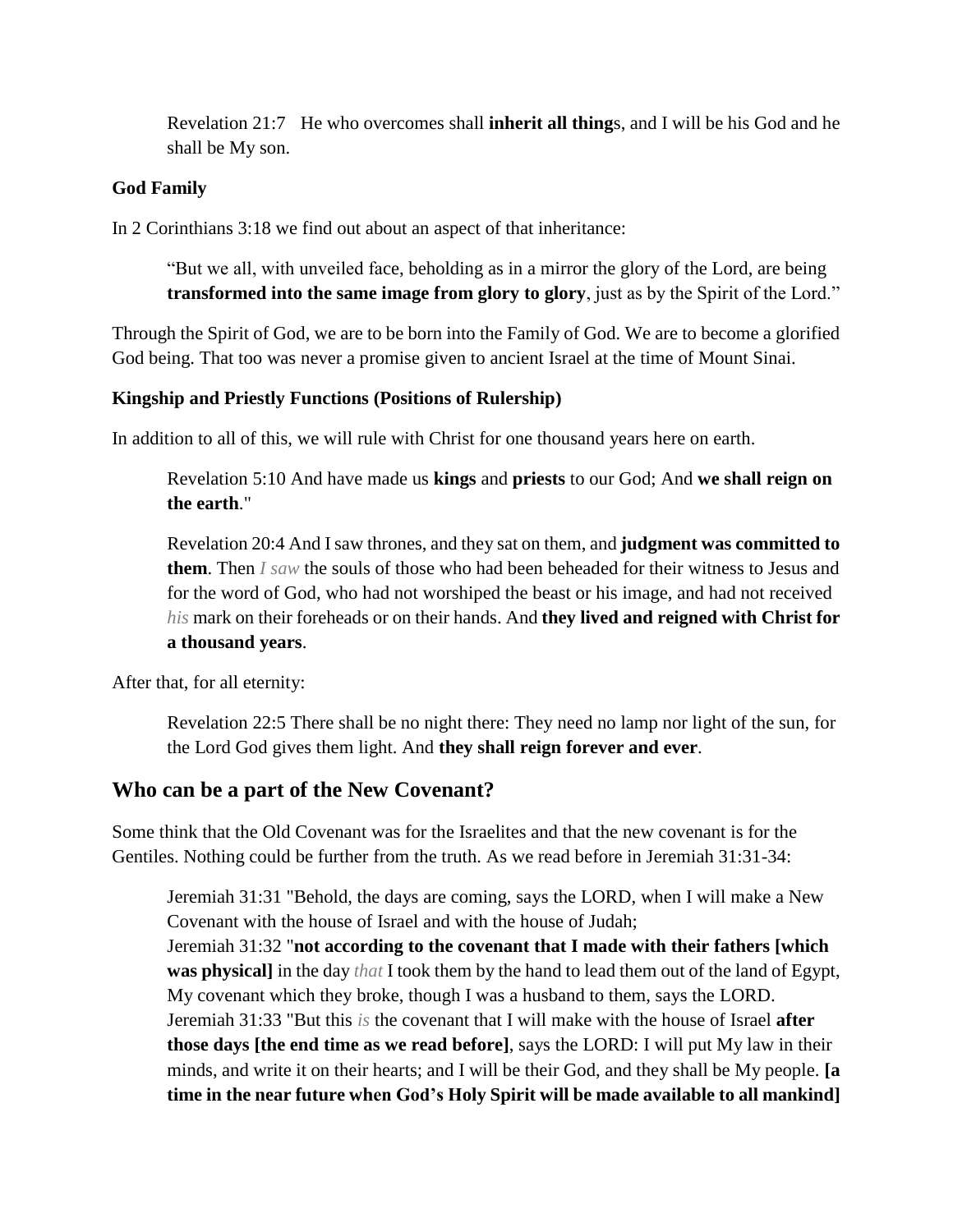Jeremiah 31:34 "No more shall every man teach his neighbor, and every man his brother, saying, 'Know the LORD,' for they all shall know Me, from the least of them to the greatest of them, says the LORD. For I will forgive their iniquity, and their sin I will remember no more." **[The sins that caused Him to divorce them in the first place]**

This is a critical passage that explains to us the nature of the New Covenant, and why there had to be such a New Covenant.

At first glance, it sounds a bit exclusive. We can see plainly it is not to be made with Gentiles...how do we then reconcile the fact that all will have a chance at salvation (1 Timothy 2:4)?

Romans 2:28 For he is not a Jew who *is one* outwardly, nor *is* circumcision that which *is* outward in the flesh; Romans 2:29 but *he is* a Jew who *is one* inwardly; and circumcision *is that* of the heart, in the Spirit, not in the letter; whose praise *is* not from men but from God.

Once God's holy spirit is made more readily available to mankind and they accept God and His laws in the way that they should (Hebrews 8:10), they will become a **Spiritual Jew/Spiritual Israelite** inwardly and be a party to the New Covenant.

# **Has the New Covenant Been Made Yet?**

The simple answer to this question is: Are we married to Christ yet?

We saw that God made covenants with ancient Israel, and that God will make a New Covenant with the house of Israel and with the house of Judah "after those days" (Hebrews 8:10; Jeremiah 31:33) that is, after Christ's return.

But what about those who are converted Christians today? They have been taught the conditions of the New Covenant which they accepted at the time of baptism. They have written the law of God in their mind and hearts and have become spiritual Israelites and Jews? Does this mean, then, that the New Covenant has already been made with them? Well, yes and no.

We understand that the New Covenant is a marriage agreement. The consummation of our marriage with Jesus Christ—the bridegroom—is yet to happen in the future. This is where understanding the biblical concept of betrothal becomes important.

In biblical times, the parties went through a period of "betrothal" before they actually consummated the marriage, similar to engagement, but much more binding.

Matthew 1:18 Now the birth of Jesus Christ was as follows: After His mother Mary was **betrothed** to Joseph, before they came together, she was found with child of the Holy Spirit.

We see here that they were betrothed at this point and then reading in the next verses: